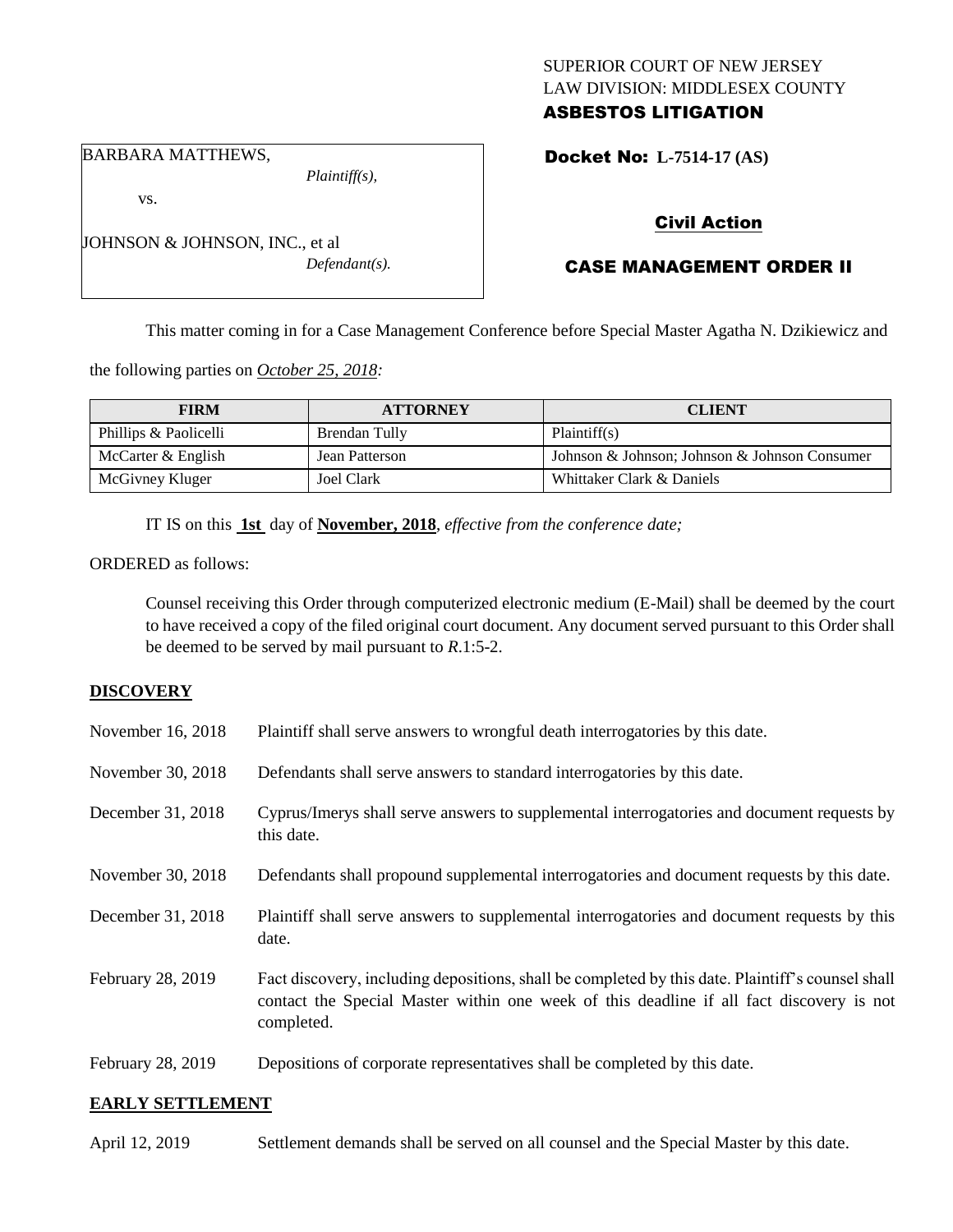## **SUMMARY JUDGMENT MOTION PRACTICE**

| April 12, 2019 | Plaintiff's counsel shall advise, in writing, of intent not to oppose motions by this date. |
|----------------|---------------------------------------------------------------------------------------------|
| April 26, 2019 | Summary judgment motions shall be filed no later than this date.                            |
| May 24, 2019   | Last return date for summary judgment motions.                                              |

### **MEDICAL DEFENSE**

| December 14, 2018 | Plaintiff shall serve medical expert reports by this date. |
|-------------------|------------------------------------------------------------|
|-------------------|------------------------------------------------------------|

- December 14, 2018 Upon request by defense counsel, plaintiff is to arrange for the transfer of pathology specimens and x-rays, if any, by this date.
- July 28, 2019 Defendants shall identify its medical experts and serve medical reports, if any, by this date. In addition, defendants shall notify plaintiff's counsel (as well as all counsel of record) of a joinder in an expert medical defense by this date.

### **LIABILITY EXPERT REPORTS**

| March 29, 2019 | Plaintiff shall identify its liability experts and serve liability expert reports or a certified expert |
|----------------|---------------------------------------------------------------------------------------------------------|
|                | statement by this date or waive any opportunity to rely on liability expert testimony.                  |

July 28, 2019 Defendants shall identify its liability experts and serve liability expert reports, if any, by this date or waive any opportunity to rely on liability expert testimony.

### **ECONOMIST EXPERT REPORTS**

- March 29, 2019 Plaintiff shall identify its expert economists and serve expert economist report(s), if any, by this date or waive any opportunity to rely on economic expert testimony.
- July 28, 2019 Defendants shall identify its expert economists and serve expert economist report(s), if any, by this date or waive any opportunity to rely on economic expert testimony.

### **EXPERT DEPOSITIONS**

August 30, 2019 Expert depositions shall be completed by this date. To the extent that plaintiff and defendant generic experts have been deposed before, the parties seeking that deposition in this case must file an application before the Special Master and demonstrate the necessity for that deposition. To the extent possible, documents requested in a deposition notice directed to an expert shall be produced three days in advance of the expert deposition. The expert shall not be required to produce documents that are readily accessible in the public domain.

### **PRE-TRIAL AND TRIAL**

| December 5, 2018         | The settlement conference previously scheduled on this date is <b>cancelled</b> .                                                                                                                                                                                                                                                              |
|--------------------------|------------------------------------------------------------------------------------------------------------------------------------------------------------------------------------------------------------------------------------------------------------------------------------------------------------------------------------------------|
| August 21, 2019 @ 1:30pm | Settlement conference. All defense counsel shall appear with authority to negotiate<br>settlement and have a representative authorized to negotiate settlement available by<br>phone. Any request to be excused from the settlement conference shall be made to the<br>Special Master no later than 4:00pm of the day prior to the conference. |